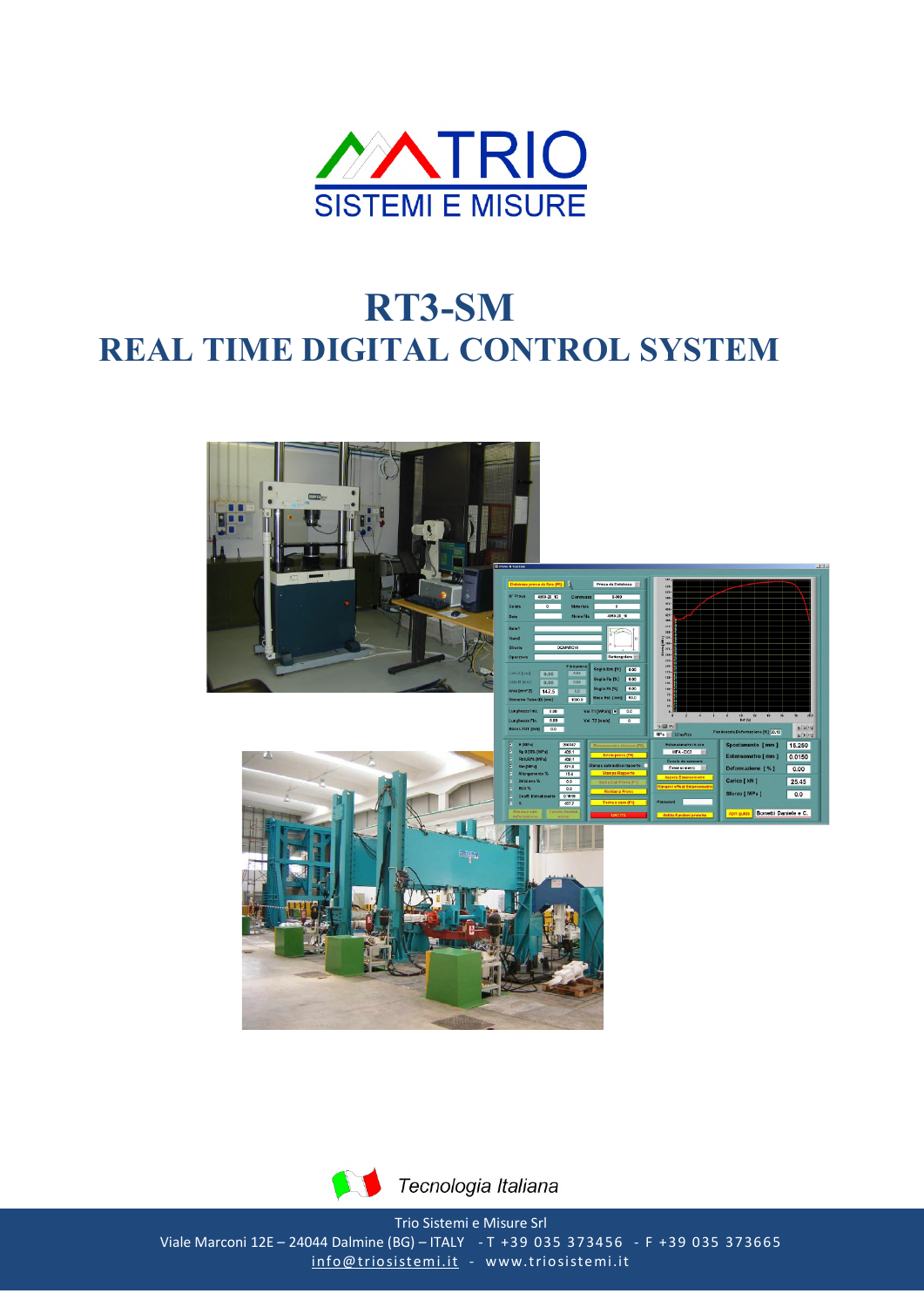## Description

The digital control system RT3-SM is the result of thirtyfive years of experience in the field of experimentation, with particular reference to material testing and simulation systems, working for major industrial groups, research centres and Universities.

RT3-SM is the result of a custom design based on the integration of advanced technology components, reliable, easy to find and to replace with the same that the market will offer in the more advanced versions.

It's built on the Real Time National Instrument hardware platform and the software is entirely developed with LabView. In particular RT3-SM system is made up by an embedded computer and by one or more acquisition and generation boards that are selected and combined according to the specific features of the final application. The different components are available on the market and are easy to find in case of update or improbable failure.

The RT3-SM control system is managed by an application software that works with a Real Time operating system and is interfaced by an ethernet link with a standard PC in a Windows 10 Pro environment, where reside application software developed with LabView for the system management, the user interface, the configurations database and the data acquisition.

Into RT3-SM system there are the electronic modules for the transducer conditioning, the drive of the servovalves and the management of the hydraulic or electric devices, the safety.

According to these ideas and considering the versatility of his software, the system will maintain his value and his actuality in the years to satisfy the growing future operative needs. The particular initial configuration of RT3-SM can be upgraded to build complex testing devices.

RT3 can be used to drive and control servo hydraulic and/or electromechanical test systems.

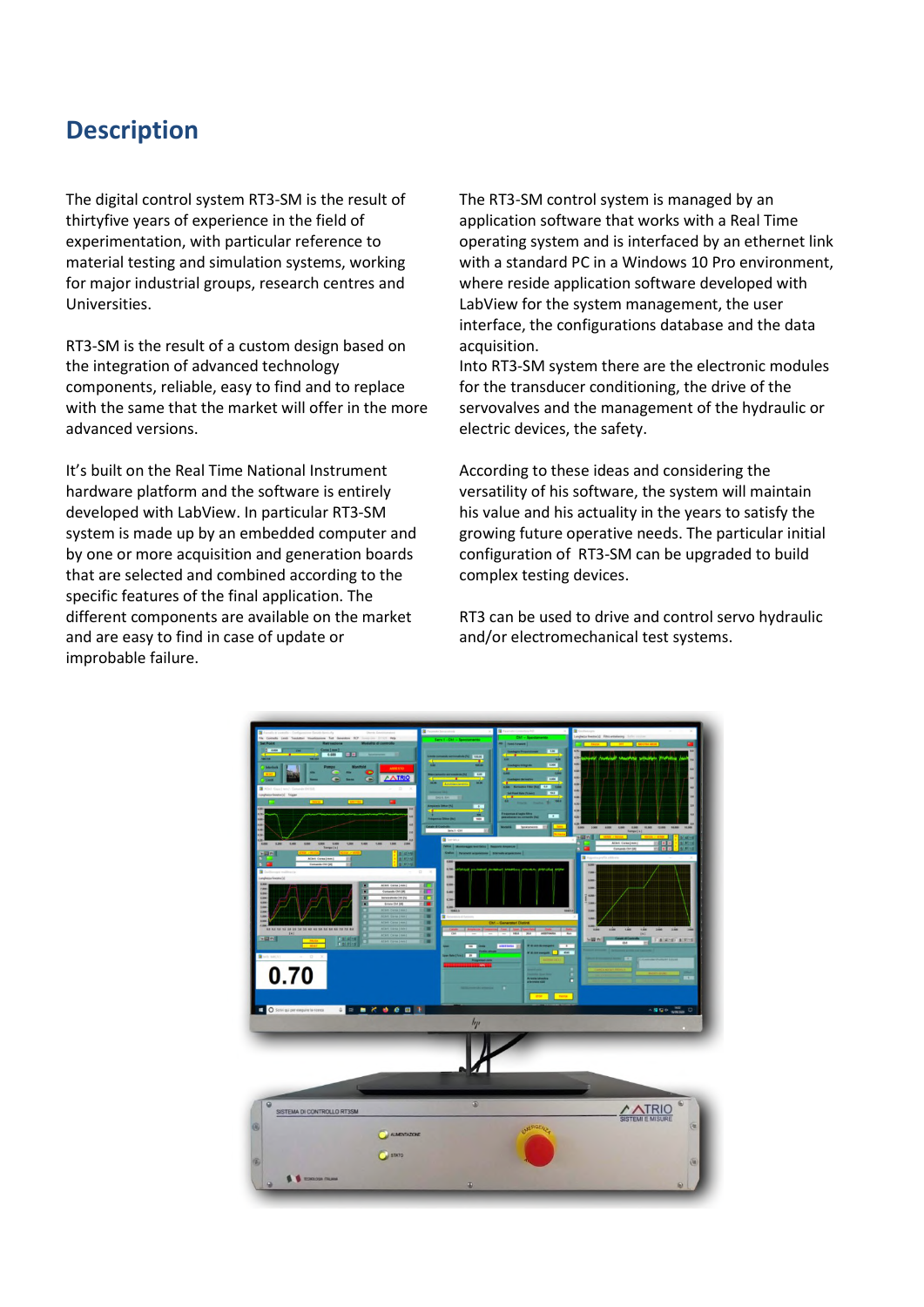## Main features of RT3-SM system

Acquisition and generation boards with a resolution of 16 or 18 bits.

Update frequency of the PID loop up to 4 kHz. Maximum data acquisition frequency up to 4 kHz. It's possible to configure the control channels according to the selected hardware (from 1 to 2).

More control channels are possible with RT3 expansions.

Data acquisition and control channels: 16. Integrated anti-aliasing filters.

Signal conditioning for strain gauge and lvdt transducer. Power supply of 24 V and +/- 15 V on the connectors, for transducers with integrated electronics.

Conditioning of encoder transducers (option). Conditioning of SSI transducers (option).

Transducer calibration with definition of the engineering unit, polarity and relative zero.

Software setup of the built in transducer conditioners. Every measure is made automatically compensating the calibration curve of the correspondent transducer, without the traditional limit imposed by the "best-fit" straight line.

Possible connection of external signals for feedback and / or acquisition.

Calculated channels used also for feedback. Software functions for digital filtering of signals. Hydraulic power supply management: off-low-high pressure.

Manifold system management: off-low-high pressure. The system can be set up according to the hydraulic circuit configuration, with and without pump and manifold.

Emergency stop button on the front panel and remote emergency connection.

Function generator: command definition (ramp, sine, triangle, square, external, arbitrary, random), frequency, span amplitude, number of cycles preset.

Function generator management stop-run-pause with soft start and stop.

Automatic amplitude and phase control functions (selection from peak-valley or harmonic mode).

Integrated functions of setpoint rate and span rate. Cycle counter function to stop the program or turn off the hydraulic system.

Graphic and numeric visualization of the characteristic quantities directly in engineering units.

Numerical display: timed current values, max & min; peak & valley.

Digital oscilloscopes and frequency analyzer. Transfer function amplitude and phase graph. X-Y scopes.

Strip chart monitors.

Feedback selection and control mode selection with on-line bumpless change.

Zeroing and taring of signals (also for the signal used for feedback).

Limit detector with the following functions:

- none;

- indication;
- hold generator;
- stop generator;
- stop manifold;
- interlock pump;

- change control mode and ramp to a preset value. Underpeak detector functions.

Log file for the limit detector action.

For any interlock trip the signals are automatically saved on disk for the analysis, also when the data acquisition is not active.